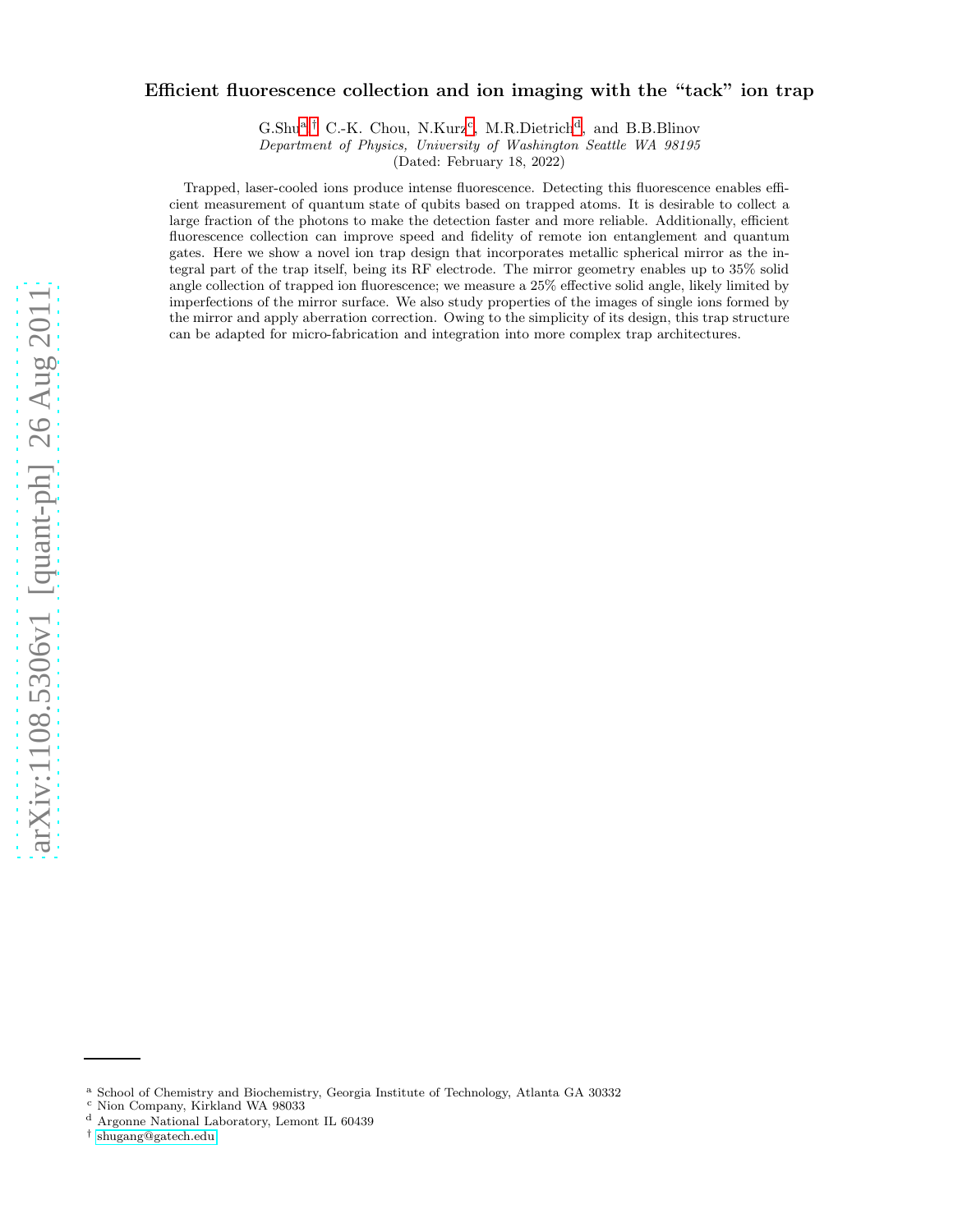Trapped ion qubits are among the most promising candidates for a practical quantum computer  $[1-3]$ . The qubits are realized by the long-lived atomic levels such as the ground state hyperfine levels [\[4](#page-6-2)] or the metastable excited states [\[5\]](#page-6-3). Laser and RF control techniques enable single- and multi-qubit operations with high fidelity [\[6](#page-6-4)]. One of the crucial components of a quantum computation, the qubit state readout, is accomplished by the selective electron shelving technique where one of the qubit states produces strong fluorescence, while the other remains dark [\[7,](#page-6-5) [8\]](#page-6-6). Efficient collection of single photons emitted by trapped ions excited by short laser pulses is essential for generation of remote ion entanglement, quantum gates between distant ions and quantum state teleportation protocols [\[9](#page-6-7)[–15\]](#page-6-8). These tasks require high efficiency of ion fluorescence collection; the optical mode quality is also essential for the remote ion entanglement, teleportations and quantum gate protocols. In this paper, we address this problem from the perspective of integrating optics into the trap structure.

A cold, trapped ion interacting with a resonant laser radiation represents an almost ideal point source of light. Thus the task of collecting the ion's fluorescence becomes the problem of a large solid angle imaging of a point source. Additional restrictions imposed by the trap structure and the vacuum system tend to limit the usable solid angle to ∼0.5 sr, or a few percent of the total solid angle. Traditional high numerical aperture (NA) microscopy setups are not applicable because of the long working distances involved in the trapped ion imaging. The multi-element refractive optics quickly becomes too bulky (and expensive) as the NA increases [\[16,](#page-6-9) [17\]](#page-6-10). The use of near field optics, such as [\[18\]](#page-6-11) is generally not applicable to trapped ions due to charging of the dielectric surface of the optics [\[19](#page-6-12)]; a notable exception is the diffractive microlens used to produce diffraction-limited ion images in [\[20](#page-6-13)]. Concave mirrors [\[21](#page-6-14)] have been proposed as a way to potentially increase the collection solid angle to almost 90%; such a deep parabolic mirror can be used in conjunction with the "stylus" ion trap [\[22\]](#page-6-15). Another alternative is the use of optical cavities surrounding the trapped ion [\[23](#page-6-16), [24](#page-6-17)], where a very large fraction of the ion's spontaneous emission would go into the cavity mode due to the Purcell effect. All of these methods present many challenges, and are currently being actively pursued.

Following our success with utilizing a spherical mirror to collect approximately 10% of fluorescence from an ion isolated in a standard linear RF trap [\[25,](#page-6-18) [26](#page-6-19)], we designed, built and tested a novel ion trap - the "tack" trap (Fig. 1). The trap uses a concave conductive optical surface as one trap electrode and a sharp needle passing through the axis of the mirror as the other, thus resembling the ubiquitous office tool (Fig. 1(a)). Additional ring electrode is placed above the mirror surface to increase the trap depth. The rotational symmetry of the optical surface forms a trapping potential pattern co-aligned with the optical axis (Fig. 1(b)). This highly integrated approach has little optical blocking, therefore it can have a very large accessible solid angle solely restricted by the shape of optics. The needle electrode forms a very large local field gradient, resulting in a relatively deep trapping potential localized in a small volume (Fig  $1(c,d)$ ). The ion's position can then be precisely controlled anywhere along the optical axis by moving the needle electrode.

This trap design can be readily applied to any conductive optical surface shapes with rotational symmetry, including spherical, parabolic and elliptical mirrors. We tested the concept with a commercially available, low-cost spherical mirror. As shown in Fig. [2,](#page-2-0) the trap is built around a 6 mm diameter, 4 mm radius of curvature Al-coated concave spherical mirror (Anchor Optics part number AX2740). A Ø0.75 mm hole is drilled through the vertex of the mirror to accommodate a 0.5 mm diameter tungsten rod that tapers to a point. The rod is attached to a linear vacuum actuator feedthru driven by a precision micrometer. The trap assembly is supported by the superstructure made from Kimball Physics Inc. e-beam parts and a custom-made aluminum holder (Fig.2(b)). Four micromotion compensation electrodes are attached to the ceramic rods (Fig. 2(c)). The top plate may be biased, also for for micromotion compensation. The RF is applied to the metallic surface of the mirror, while the tungsten rod is RF-ground.

According to our simulations, the pseudopotential of the tack trap, being symmetric around the optical axis, is stronger in the axial direction, and weaker along the radial. For a typical RF drive voltage of 270 V at 23 MHz, the trapping depth is on the order of 0.05 eV. This trapping depth is comparable with that of a surface trap [\[27,](#page-6-20) [28\]](#page-6-21), which one might expect from the topological similarity of these two trap types. However, the trap's sharp needle and the curved metallic reflector surface increase its pseudopotential depth compared to that of a planar trap with similar dimensions. Our simulations also indicate, that as the needle is translated along the optical axis, the trapping depth remains approximately the same for a wide range of needle positions. This enables us to first load ions with the needle extended further out, at the location more accessible to atomic beam, and then move the ions to the optimal position for imaging and light collection.

The tack trap is placed in a Kimball Physics 4 1/2 inch "spherical octagon" vacuum chamber and mounted with its axis parallel to the optical table. The trap is operated at the pressure of about  $3 \times 10^{-11}$  torr in a standard ultrahigh vacuum setup with a 20 l/s ion pump and a titanium sublimation pump. We use  $^{138}Ba^+$  to test our trap. The Doppler-cooling of the trapped ions is achieved by combining a frequency-doubled 986 nm external-cavity diode laser (ECDL) and 650 nm ECDL in a single mode optical fiber [\[29](#page-7-0)], and focusing the combined beam almost perpendicular to the optical axis of the trap (which is also one of the trap's principal axes) with a small tilting angle of 4 degree to be able cool the axial motion of the ions. The atomic barium beam is generated by an oven located to the side of the trap, with barium beam pointing to the optical axis. Barium atoms are ionized using a resonant two photon-transition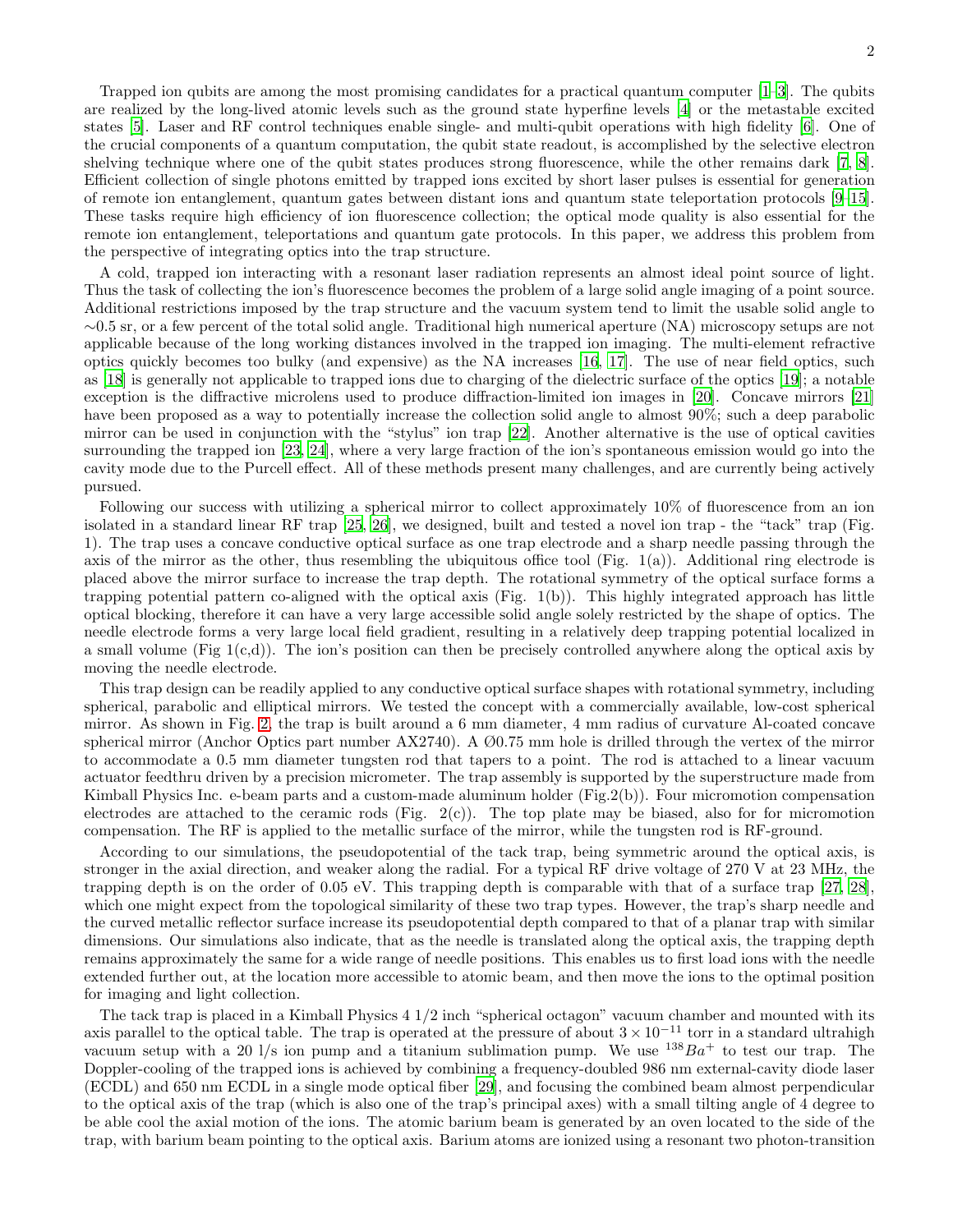

FIG. 1. Concept of the tack trap (a) and pseudopotential simulation: near the trapping center (b); along the trap axis of symmetry (c), and along the radial direction (d). The numbers are given in electron-volts for typical trapping RF parameters: RF frequency of 23 MHz and RF voltage of 270 V.



<span id="page-2-0"></span>FIG. 2. The construction of the tack trap. Four spherical mirrors with holes drilled are placed on a U.S. penny for scale (a). The overview of the trap structure showing the aluminum frame and structural other elements, as well as the needle and needle guide (b). The side view showing the electric connection of the trap, with conductors shown in gray color and insulators in light blue (c).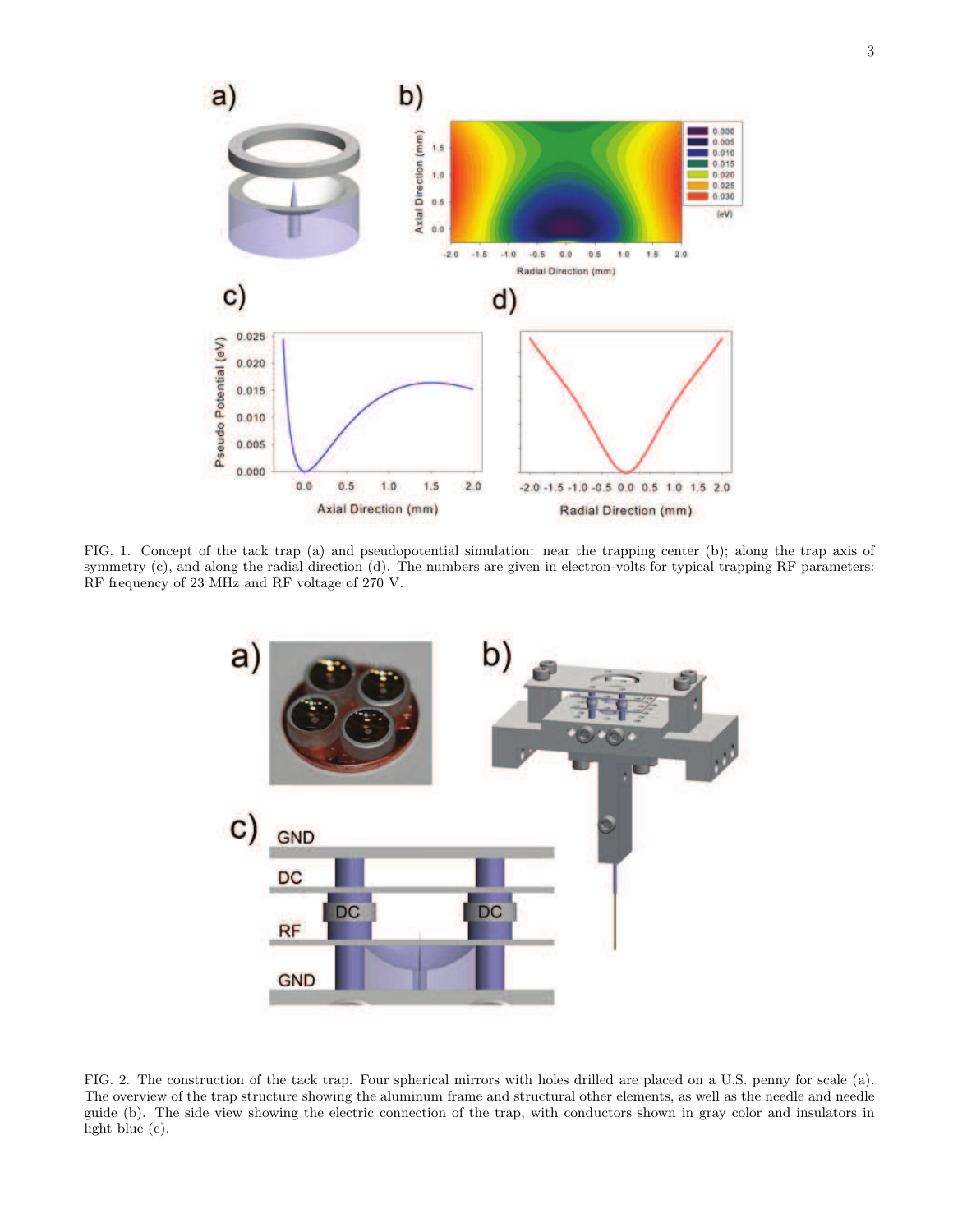using a 791 nm ECDL laser and a 337 nm Nitrogen gas laser [\[30](#page-7-1)], both aligned perpendicular to the Ba atomic beam. A two-stage long working distance microscope is setup along the optical axis and a 50/50 beam splitter is used to both image the ions using an Andor iXon electron-multiplied charge coupled device (EMCCD) camera and to count photons using a Hamamatsu photomultiplier tube (PMT). The sharp needle tip, illuminated by the focused laser light, is used as a reference point to align and focus the optical system.

The ions are trapped at a distance of 0.541 mm from the needle tip, consistent with our simulation prediction of 0.55 mm. At the background pressure of  $3 \times 10^{-11}$  torr, for a single  $138Ba^+$  ion, we observed >30 minutes dark lifetime and >48 hours lifetime with laser cooling. We also loaded and laser-cooled various 2-dimensional ion crystals, as shown in Fig. 3. The 2-dimensional nature of these crystals is easily understood based on the strength and the symmetry of the trapping potential. This trap is in a way complimentary to the more typical linear RF ion trap, where the axial direction is the weakest, and elongated ion crystals are formed. The "pancake" crystals formed in the tack trap were stably trapped for many hours. While micromotion cannot be nulled for the ions located off center in these crystals, this trap design may be potentially used as a platform for quantum simulations with trapped ions [\[31\]](#page-7-2).



FIG. 3. Images of  $Ba^+$  ions in the tack trap. A single ion (a), a symmetric 7-ion crystal (b), an asymmetric 10-ion crystal (c) and a larger (24-ion) crystal (d). All 10 ions are visible in (c), while (b) and (d) have some dark ions representing different isotopes of barium. Images in (a), (b) and (c) are directly formed by a microscope objective, while (d) is formed by the mirror.

By adjusting the needle electrode position, ions can be moved over a fairly large distance  $(> 1.5 \, mm)$ , covering the entire range from the mirror focus to its curvature center. We measured the position of the trapped ion relative to the reading on the micrometer translating the needle, and found a nearly linear dependence, which only starts to deviate from the straight line at the largest needle extensions. The needle can be reliably moved over the entire range without ion loss. To further characterize the trap, we measured the trap's secular frequency by sending in a 10 V amplitude oscillating voltage to one of the compensation electrodes and scanning its frequency from 100 kHz to 4 MHz. The dips in ion fluorescence correspond to the radial and the axial frequencies, which were found to be about 200 kHz and 420 kHz, respectively. A closer look at the radial frequency reveals small non-degeneracy in the radial direction, which is probably due to slight misalignment between the needle and the main optical axis.

Our mirror electrode covers approximately 38.6% of the solid angle around its focal point, which is defined to be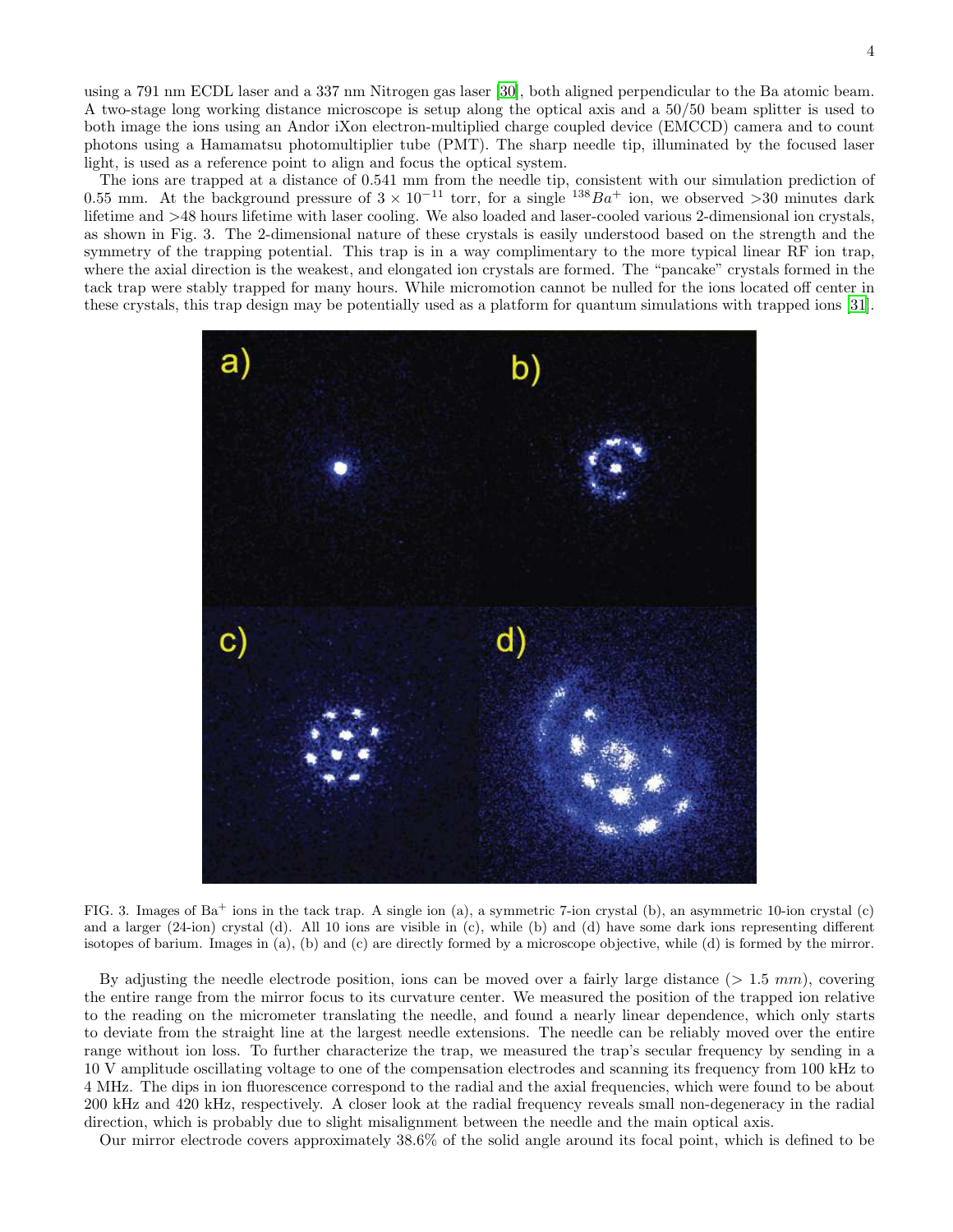exactly halfway between the vertex of the mirror and its curvature center. But for such a high focal ratio system, the huge spherical aberration make the definition of the focal point rather useless. Additionally, due to the small size and high curvature of the mirror, the light reflected from it can not be compensated with a Schmidt-like corrector that we used in our earlier designs [\[26\]](#page-6-19), since the rays reflected from different points in the mirror will have intersected by the time they reach the outside of the vacuum chamber. Therefore, we designed a different type of aspheric lens, such that it collimates the light from the ion while compensating its spherical aberration. The setup is shown schematically in Fig. [4\(](#page-4-0)a), and the expected diffraction-limited image point spread function in Fig. [4\(](#page-4-0)b). For best compensation results, instead of being at the focus of the mirror, the ion is moved 0.25 mm further away from the mirror. We numerically calculate the shape of the corrector using algorithm similar to to that described in [\[26\]](#page-6-19) and arrive at a high order nonlinear curve.

To test the effectiveness of this compensation scheme, we machine the aspheric lens prototypes out of clear acrylic. The obvious improvement of the image quality can be seen in Fig. [5.](#page-5-0) Here, in Fig [5\(](#page-5-0)a), an uncompensated image of an ion crystal is shown, with the bright dots in the center formed by the paraxial rays from the mirror, while much of the light is lost into the large, diffuse rings. In Fig. [5\(](#page-5-0)b), a single ion image with the compensation scheme is shown. Although the aberration is greatly reduced, it is obviously not fully compensated with our current device. This is largely because both the spherical mirror and the aspherical lens are far from perfect. Notably, a direct measurement of the mirror surface with a measuring microscope (OGP SmartScope) shows that its radius of curvature is at least ∼ 10% larger than its nominal value; the surface is not a true sphere either. The precise control and measurement of the plastic home-made corrector surface is even more difficult. Taking these factors into account, we believe that our compensation scheme performs exceptionally well, and we clearly demonstrate the proof-of-principle.



<span id="page-4-0"></span>FIG. 4. The aberration compensation scheme. The schematics of the optical setup showing the mirror, the vacuum viewport, the aspheric element, and the multielement low-NA micro objective (a). The ideal point spread function calculated from simulations (0.97  $\mu$ m) reaches diffraction lilmit (1.15  $\mu$ m) (b).

Geometrically, this spherical mirror covers about 35% of the solid angle from the ion placed 0.25 mm away from the focus. To calibrate the mirror's efficiency for light collection, we use single photon generated by repeated shelving and deshelving of the single ion, using the scheme described in [\[26\]](#page-6-19). In the test we counted  $9957 \pm 611$  photons per 1,000,000 excitations of the ion, corresponding to 1% overall photon collection and detection efficiency. After factoring out the quantum efficiency of the PMT, and the transmissive and reflective losses of all optical elements, we arrive at approximately 24% of the entire  $4\pi$  solid angle to be subtended by the mirror, which is equivalent to about 3.0 sr, or a numerical aperture of 0.85. There are several possible reasons for the reduced efficiency, including the non-uniform spatial distribution of the ion dipole radiation pattern, and the degradation of the unprotected aluminum surface of the mirror during the baking of the vacuum system [\[32\]](#page-7-3).

Our trap design can be readily applied to other shapes of reflectors, such as parabolic or elliptical mirrors. Parabolic mirrors can in theory reach solid angle close to 100% [\[21\]](#page-6-14) and produce diffraction-limited, collimated light from an ion located in the focus of the mirror. A proposal exists to combine such a mirror with the stylus trap designed by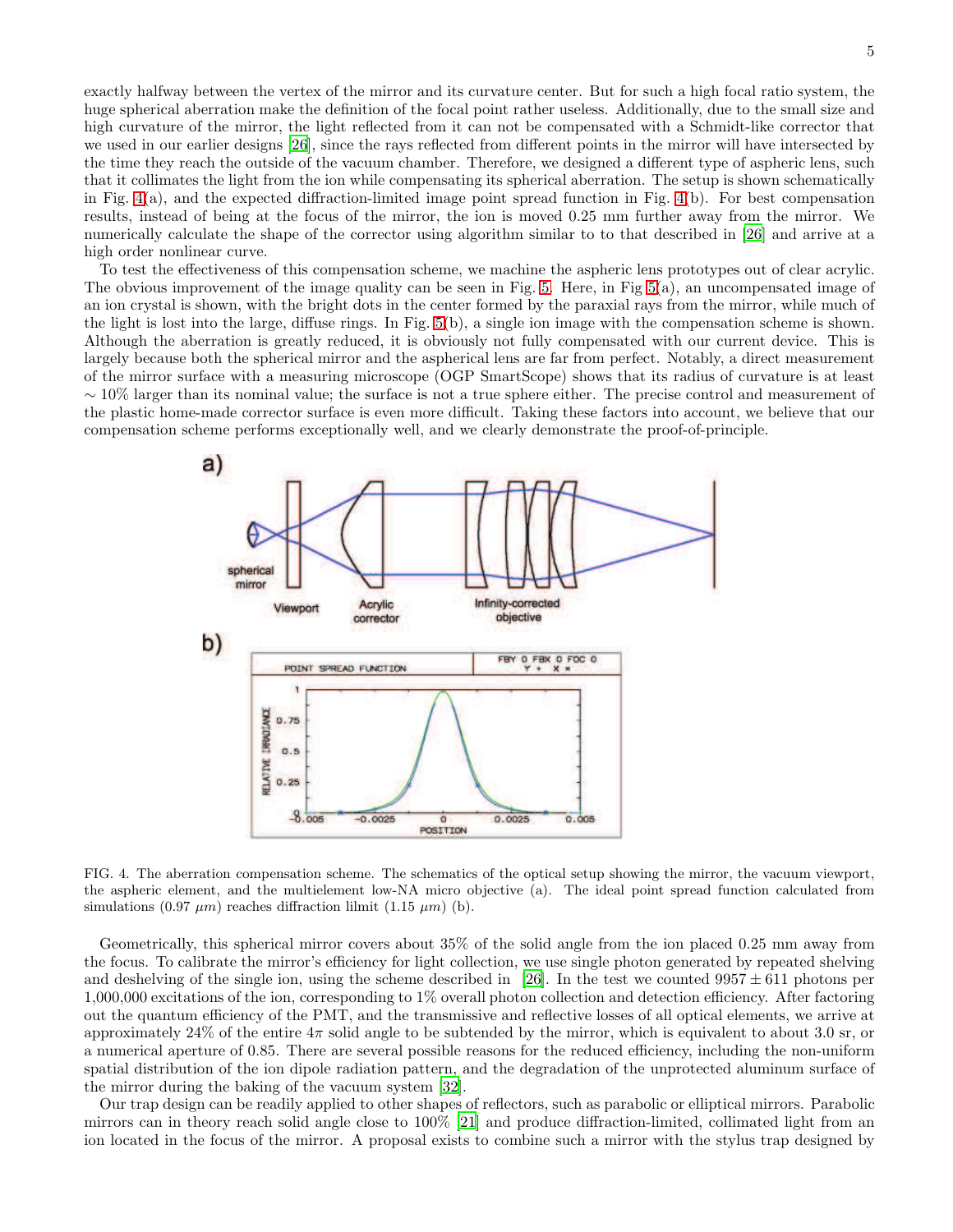

<span id="page-5-0"></span>FIG. 5. Demonstration of the effectiveness of the optical compensation scheme. An ion crystal image without correction (a), with large rings due to spherical aberration, where ∼90% of the light from the ions is dispersed. A single ion image formed by the mirror-corrector system (b), and the profile of the image (c). The full width at half maximum of the peak is less than  $100\mu$ m, which is a significant improvement, but still far from diffraction limit (1.15  $\mu$ m for this setup).

the NIST group [\[22](#page-6-15)]. We believe that a simpler design similar to that described here may be more practical. It does not require micro fabrication and, with a mirror surface being the RF electrode, the tack trap can sustain higher RF voltages than the stylus trap, thus improving the trapping depth.

Elliptical mirrors are also interesting, since they can produce, in one of their foci, diffraction-limited image of a point source located in the other focus. Thus, ions placed in one focus point can be directly imaged into a single mode optical fiber located at the other focus point without additional optics. For free space optics, elliptical mirrors can be used as a numerical aperture converter by reducing a large-NA at one focus into a smaller-NA one at the other; the successive imaging can then be done with a low-NA microscopy setup. Additionally, elliptical mirrors appear to be suitable for microfabrication and integration into state-of-the-art chip-scale ion traps, as discussed below.

An important criterion of an ion trap design, especially in quantum information applications, is its feasibility for scaling - both down in size and up in number. The simplicity of the tack trap permits large scale fabrication and integration with the microfabricated planar traps and trap arrays. One challenge here is to fabricate the highly curved surface controllably. There are efforts currently under way to integrate curved mirrors into a planar ion traps using more traditional methods [\[33,](#page-7-4) [34\]](#page-7-5), but it is challenging to produce a large focal ratio optical surface while controlling its exact shape. We propose a self-assembly molding procedure, with which a full control of the shape and quality of optical surface is possible [\[35,](#page-7-6) [36\]](#page-7-7).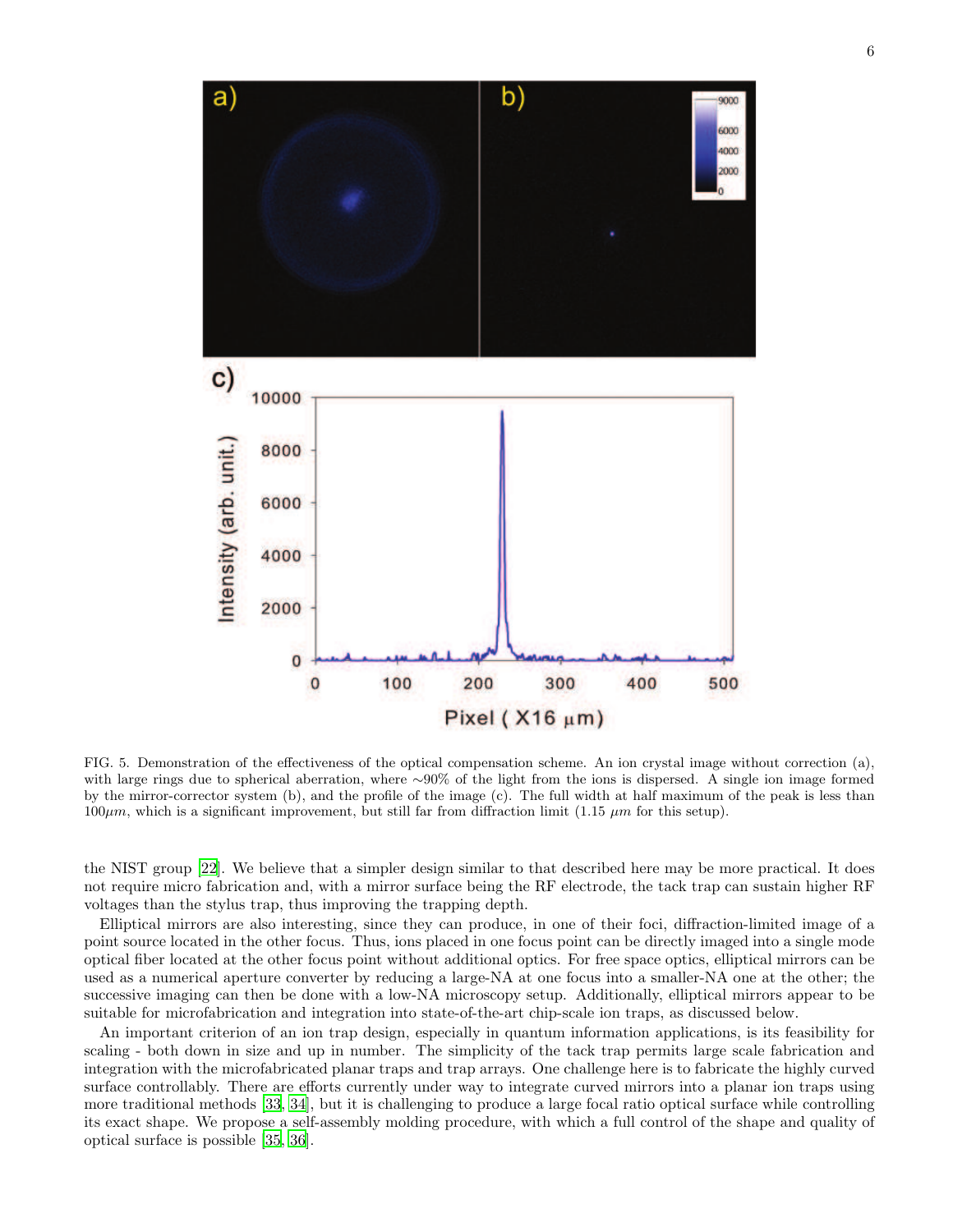Micron-scale spherical or ellipsoid beads with optical quality surface are available from either commercial sources, or by in-situ lab fabrication (e.g. by melting glass fiber into a microsphere with laser blasting [\[37\]](#page-8-0)). With single point diamond turning technology, the mold or even the surface itself can be directly machined with ultra high precision [\[38\]](#page-8-1). The concave reflector surface can then be fabricated by electroplating high-reflectivity metal, such as aluminum or gold, with the bead serving as a mold. The possible fabrication steps are outlined in Fig. [6.](#page-7-8) After the substrate is prepared with series of conducting and insulating layers, a guiding structure is etched to ensure alignment of the electroplated mirror with the other parts of the trap. Then the substrate is patterned with a thin conductive layer for electroplating. When the beads and the substrate are put together (typically inside some liquid), the beads will fall into the guides due to gravity, thus finishing the self-assembly. During the electroplating, the metal fills the gap between the bead and substrate (Fig. [6\(](#page-7-8)d)). The beads can then be removed by chemical dissolution that would keep the metal surface intact. The finished metal surfaces will have the exact shape and smoothness of the molds. The fabrication of the needle electrode can be adapted to different trap scales. For example, for a trap with the characteristic structure size of  $100\mu m$  or above, the needle can be fabricated separately by the deep-reactive ion etching (DRIE) process [\[39](#page-8-2)] and precisely aligned and bound to the mirror substrate. For smaller trap sizes, the needle can be eliminated altogether by dividing the mirror surface into different segments acting as the RF and the ground electrodes, as shown in Fig.  $6(g)$  and  $(h)$ .

In summary, we present a novel ion trap design for efficient fluorescence collection from trapped ions. We achieve an effective numerical aperture of 0.85, which, to our knowledge, is by far the largest solid angle for the ion traps. We discuss and test the possibility of aberrations compensation, and propose practical approaches for scaling down and integrating this "tack" trap with micofabricated planar trapping system using the available MEMS technology. This trap design can be used in many trapped ion quantum computation and information, as well as for quantum simulations.

This research was supported by the National Science Foundation Grants No. 0758025 and No. 0904004, the Army Research Office, and the University of Washington Royalty Research Fund.

- <span id="page-6-0"></span>[1] D. P. DiVincenzo, Quant. Inf. Proc. 1, 1 (2001).
- [2] D. Kielpinski, C. Monroe, and D. J. Wineland, Nature 417, 709 (2002).
- <span id="page-6-1"></span>[3] C. Monroe, Nature 416, 238 (2002).
- <span id="page-6-2"></span>[4] B. B. Blinov, D. Leibfried, C. Monroe, and D. J. Wineland, Quant. Inf. Proc. 3, 45 (2004).
- <span id="page-6-3"></span>[5] C. Roos, T. Zeiger, H. Rohde, H. C. N¨agerl, J. Eschner, D. Leibfried, F. Schmidt-Kaler, and R. Blatt, [Phys. Rev. Lett.](http://dx.doi.org/10.1103/PhysRevLett.83.4713) 83, 4713 (1999).
- <span id="page-6-4"></span>[6] D. Leibfried, B. DeMarco, V. Meyer, D. Lucas, M. Barrett, J. Britton, W. M. Itano, B. Jelenkovic, C. Langer, T. Rosenband, and D. J. Wineland, Nature 422, 412 (2003).
- <span id="page-6-5"></span>[7] S. Olmschenk, K. C. Younge, D. L. Moehring, D. N. Matsukevich, P. Maunz, and C. Monroe, Phys. Rev. A 76, 052314 (2007).
- <span id="page-6-6"></span>[8] A. H. Myerson, D. J. Szwer, S. C. Webster, D. T. C. Allcock, M. J. Curtis, G. Imreh, J. A. Sherman, D. N. Staccey, A. M. Steane, and D. M. Lucas, Phys. Rev. Lett 100, 200502 (2008).
- <span id="page-6-7"></span>[9] J. I. Cirac, P. Zoller, H. J. Kimble, and H. Mabuchi, Phys. Rev. Lett. 78, 3221 (1997).
- [10] B. B. Blinov, D. L. Moehring, L. M. Duan, and C. Monroe, Nature 428, 153 (2004).
- [11] L. M. Duan, B. B. Blinov, D. L. Moehring, and C. Monroe, Quantum Inf. Comput 4, 165 (2004).
- [12] L. M. Duan, M. J. Madsen, D. L. Moehring, P. Maunz, R. N. Kohn, and C. Monroe, Phys. Rev. A 73, 062324 (2006).
- [13] D. Gottesman and I. L. Chuang, Nature **402**[, 390 \(1999\).](http://dx.doi.org/10.1038/46503)
- [14] P. Maunz, S. Olmschenk, D. Hayes, D. N. Matsukevich, L. M. Duan, and C. Monroe, Phys. Rev. Lett. 102, 250502 (2009).
- <span id="page-6-8"></span>[15] D. L. Moehring, P. Maunz, S. Olmschenk, K. C. Younge, D. N. Matsukevich, L. M. Duan, and C. Monroe, Nature 449, 68 (2007).
- <span id="page-6-9"></span>[16] K. D. Nelson, X. Li, and D. S. Weiss, Nature Physics 3, 556 (2007).
- <span id="page-6-10"></span>[17] J. Eschner, C. Raab, F. Schmidt-Kaler, and R. Blatt, Nature 413, 495 (2001).
- <span id="page-6-11"></span>[18] W. S. Bakr, J. I. Gillen, A. Peng, S. Folling, and M. Greiner, Nature 462[, 74 \(2009\).](http://dx.doi.org/10.1038/nature08482)
- <span id="page-6-12"></span>[19] N. Schlosser, G. Reymond, I. Protsenko, and P. Grangier, Nature 411[, 1024 \(2001\).](http://dx.doi.org/10.1038/35082512)
- <span id="page-6-13"></span>[20] A. Jechow, E. W. Streed, B. G. Norton, M. J. Petrasiunas, and D. Kielpinski, Optics Letters 36, 1371 (2011).
- <span id="page-6-14"></span>[21] M. Sondermann, R. Maiwald, H. Konermann, N. Lindlein, U. Peschel, and G. Leuchs, Appl. Phys. B 89, 489 (2007).
- <span id="page-6-15"></span>[22] R. Maiwald, D. Leibfried, J. Britton, J. C. Bergquist, G. Leuchs, and D. J. Wineland, Nat Phys 5[, 551 \(2009\).](http://dx.doi.org/10.1038/nphys1311)
- <span id="page-6-16"></span>[23] M. Keller, B. Lange, K. Hayasaka, W. Lange, and H. Walther, Nature 431, 7012 (2004).
- <span id="page-6-17"></span>[24] H. G. Barros, A. Stute, T. E. Northup, C. Russo, P. O. Schmidt, and R. Blatt, New Journal of Phys 11, 103004 (2009).
- <span id="page-6-18"></span>[25] G. Shu, M. R. Dietrich, N. Kurz, and B. B. Blinov, J. Phys. B 42, 154005 (2009).
- <span id="page-6-19"></span>[26] G. Shu, N. Kurz, M. R. Dietrich, and B. B. Blinov, Phys. Rev. A 81, 042321 (2010).
- <span id="page-6-20"></span>[27] J. Chiaverini, R. B. B. J. Britton, J. Jost, C. Langer, D. Leibfried, R. Ozeri, and D. J. Wineland, Quantum Information and Computation 5, 419 (2005).
- <span id="page-6-21"></span>[28] D. L. Moehring, C. Highstrete, D. Stick, K. M. Fortier, R. Haltli, C. Tigges, and M. G. Blain, , arXiv:1105.1834v1 (2011).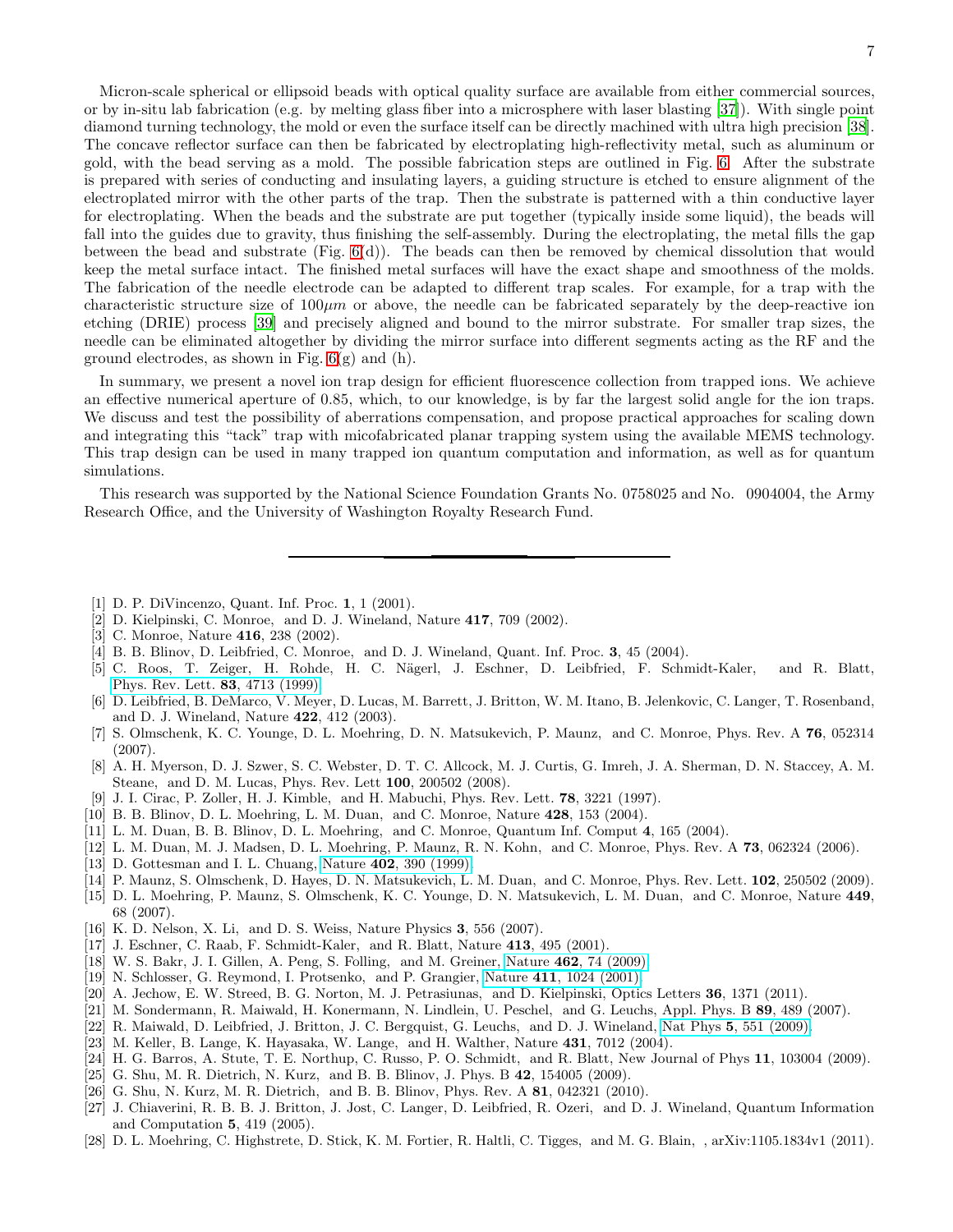

<span id="page-7-8"></span>FIG. 6. A proposal for microfabricaton of mirror traps. First, a substrate with appropriate conductive layers is prepared (a). A series of step guides are etched with standard microelectromechanical systems (MEMS) techniques such as DRIE (b). An ellipsoid bead falls into the guide, finishing a self-assembly (c). Current is run through all the conductive layers to plate metal into the gap between the bead and the substrate; the bead is then removed with chemical dissolution (d). The substrate can then be polished down to the appropriate height (e). The mirror surface can then be segmented and electrical connections are made (f). Two pseudopotential simulations show how the height of the trapping zone can be controlled by routing RF and ground electrodes to different parts of the mirror, where RF is represented by yellow and ground by green. When the RF is applied on the upper two segments of the mirror, the trapping zone is lower  $(g)$ , while if the RF is applied to the top segment only, the trapping zone is raised higher, close to the focus of the elliptical mirror (h). The simulations predict deeper trapping potentials than in a planar trap of a similar scale.

- <span id="page-7-0"></span>[29] M. R. Dietrich, A. Avril, R. Bowler, N. Kurz, J. S. Salacka, G. Shu, and B. B. Blinov, AIP Conf. Proc. 1114, AIP Conf. Proc. 1114, 25 (2008).
- <span id="page-7-1"></span>[30] A. V. Steele, L. R. Churchill, P. F. Griffin, and M. S. Chapman, Phys. Rev. A 75, 053404 (2007).
- <span id="page-7-2"></span>[31] K. Kim, M. S. Chang, S. Korenblit, R. Islam, E. E. Edwards, J. K. Freericks, G. D. Lin, L. M. Duan, and C. Monroe, Nature 465, 591 (2010).
- <span id="page-7-3"></span>[32] K. Hinode and Y. Homma, J. Vac. Sci. Technol. A  $14(4)$ , 2570 (1996).
- <span id="page-7-4"></span>[33] D. W. de Lima Monteiro, O. Akhzar-Mehr, P. M. Sarro, and G. Vdovin, Optics Express 11, 2244 (2003).
- <span id="page-7-5"></span>[34] J. T. Merrill, C. Volin, D. Landgren, J. M. Amini, K. Wright, S. C. Doret, C.-S. Pai, H. Hayden, T. Killian, D. Faircloth, K. R. Brown, A. W. Harter, and R. E. Slusher, arXiv:1105.4905v1.
- <span id="page-7-6"></span>[35] G. V. Vdovin, O. Akhzar-Mehr, P. M. Sarro, D. W. DeLimaMonteiro, and M. Lokteva, Proc. of SPIE 4945, 11 (2003).
- <span id="page-7-7"></span>[36] S. Coyle, G. V. Prakash, J. J. Baumberg, M. Abdelsalem, and P. N. Bartlett, Applied Physics Letters 83, 767 (2003).